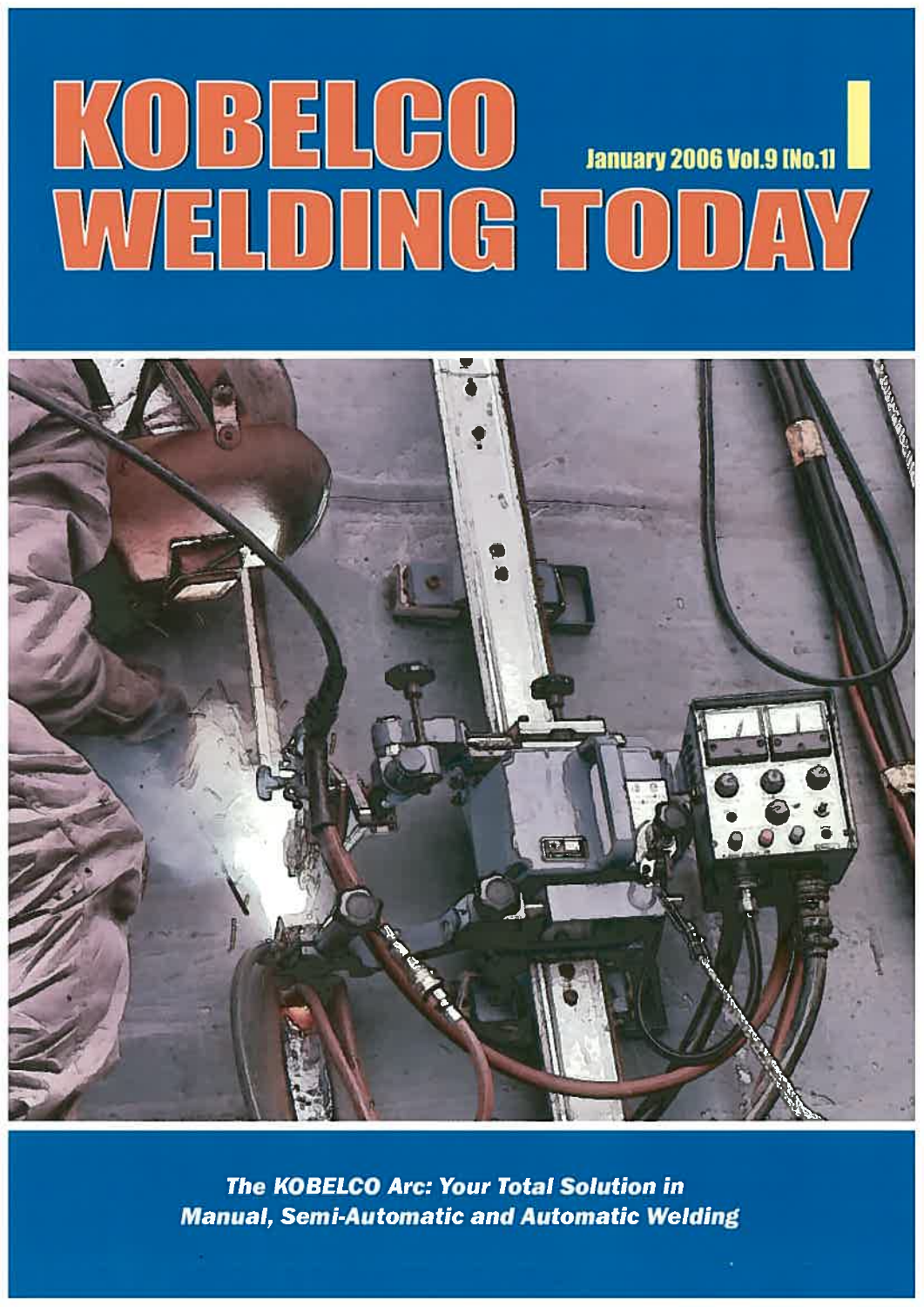

New ZERODE-44 is a lime titania type covered electrode classified as D4303 per JIS Z 3211, which corresponds to the AWS classification of A5.1 E6013, a high titania type electrode. In comparison with conventional E6013 electrodes, New ZERODE-44 offers

- Higher crack resistance
- Superior porosity resistance
- Higher impact toughness
- Deeper penetration and flatter bead shape
- Higher deposition rates
- Easier slag removal in narrow grooves

Table 1 shows a comparison between New ZERODE-44 and the conventional E6013 electrode in terms of Charpy impact toughness. New ZERODE-44 exhibits glossy bead appearance due to improved slag detachability and sufficient penetration as shown in Figure 1. As shown in Figure 2, New ZERODE-44 offers higher deposition rates because its covering contains iron powder, unlike the conventional E6013 electrode.

Table 1: A comparison between New ZERODE-44 and conventional E6013 electrodes in terms of Charpy impact energy

| Electrode            | Charpy impact energy (J) |     |  |  |
|----------------------|--------------------------|-----|--|--|
|                      | -20°C                    | ∩°C |  |  |
| <b>New ZERODE-44</b> | 90                       | 170 |  |  |
| Conventional E6013   |                          |     |  |  |



Figure 1: Bead appearance and cross sectional macrostructure of New ZERODE-44 in horizontal fillet welding

In comparison with conventional D4303 electrodes, New ZERODE-44 offers approximately 30% lower welding fume emission rates as shown in Figure 3, and its sophisticated covering picks up moisture in the atmosphere at slower rates as shown in Figure 4.



Figure 2: A comparison between New ZERODE-44 and conventional E6013 electrodes in terms of deposition rates



Figure 3: A comparison between New ZERODE-44 and conventional D4303 electrodes in terms of welding fume emission rates as a function of welding current



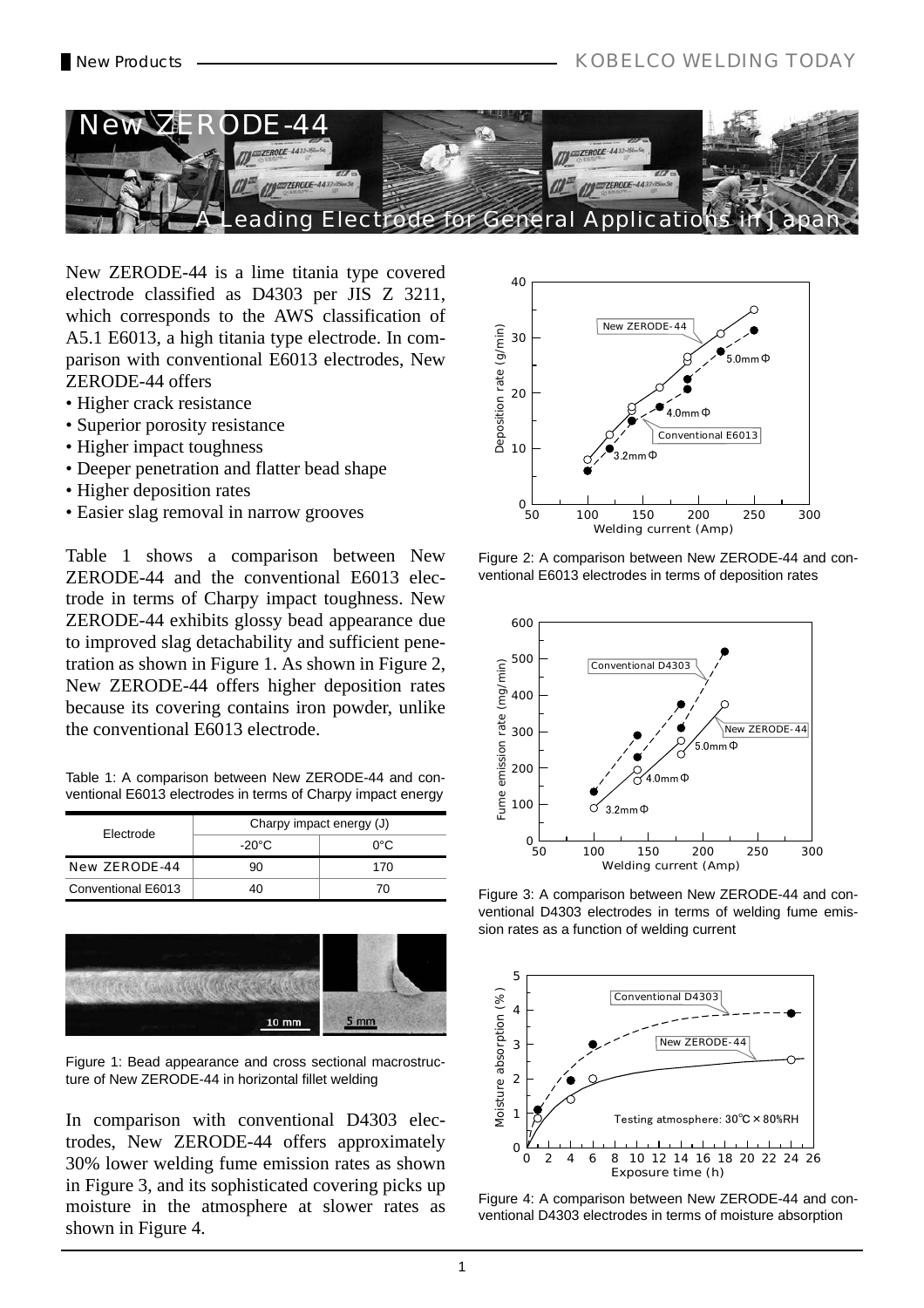# A happy New Year 2006



Masakazu Tojo General Manager International Operations Dept. Welding Company Kobe Steel, Ltd.

We have sailed into a new era. This is the year in which we have to make up a new Three-Year Business Plan that sets our targets of achievement in sales and profits and details a strategy for executing the plan. This plan is expected to be a big step forward in realizing our dreams in which the high reputation for KOBELCO products prevails among customers and users worldwide.

For worldwide manufacturing and sales, KOBELCO today has seven production plants, one sales company, and one production partner outside Japan. Last year KMWT in Thailand expanded their production

capacity to respond to growing demand from the automobile, motorcycle and construction machinery industries. This year KWK in South Korea is planning to increase their production capacity to solve a tight supply-demand situation. Furthermore, KWE in the Netherlands is planning to start the manufacturing of mild steel flux-cored wires, in addition to the present production of stainless steel flux-cored wires, in 2007.

It has been the case that we have not been able to supply welding robots and automatic welding equipment to overseas markets. However, under the new plan, we are now planning to export KOBELCO welding robots and automatic equipment as well as to continue supplying traditional welding consumables to provide customers and users with the total solution for arc welding in the near future.



Toshiyuki Okuzumi General Manager International Operations Dept. Welding Company Kobe Steel, Ltd.

# Targeting to be a reliable company

A happy New Year to all the readers of Kobelco Welding Today! What plans do you have for the New Year? As I look back on last year, it was full of natural disasters with the big earthquake off the Sumatran coast that caused a great number of casualties in Indonesia and surrounding countries, the big hurricanes causing terrible floods in the US, and the abnormal climate in Japan, with a hot spell in the summer and continuous typhoons. In a way, the welding business, too, encountered difficulties last year though not in relation to any natural disasters. Triggered by rapid economic growth in China, waves of price hikes affected raw materials such as iron ores and energy

sources like coal and oil. This affected our business a great deal, and we were compelled to raise prices of our products, too, in order to maintain stable supply. We thank you very much for your generous understanding about this.

This year, we are to draw up a mid-term (2006 - 2008) business plan. Though it is difficult to foresee the economic trends in markets, market positions and exchange rates in the coming three years, we are determined to pursue the activities needed in whatever business environment to maintain continuous growth and become a leading company in the world. We will make the effort to become the kind of company that will make you say "Ask Kobelco for the solution. They are reliable." We sincerely hope to continue to have your patronage.





New ZERODE-44: a leading electrode for general applications in Japan



P3-7 Welding of crude oil storage tanks



P8 SR cracking



P9 KOBELCO at the Essen Welding Fair 2005



 $P10$ Hello again!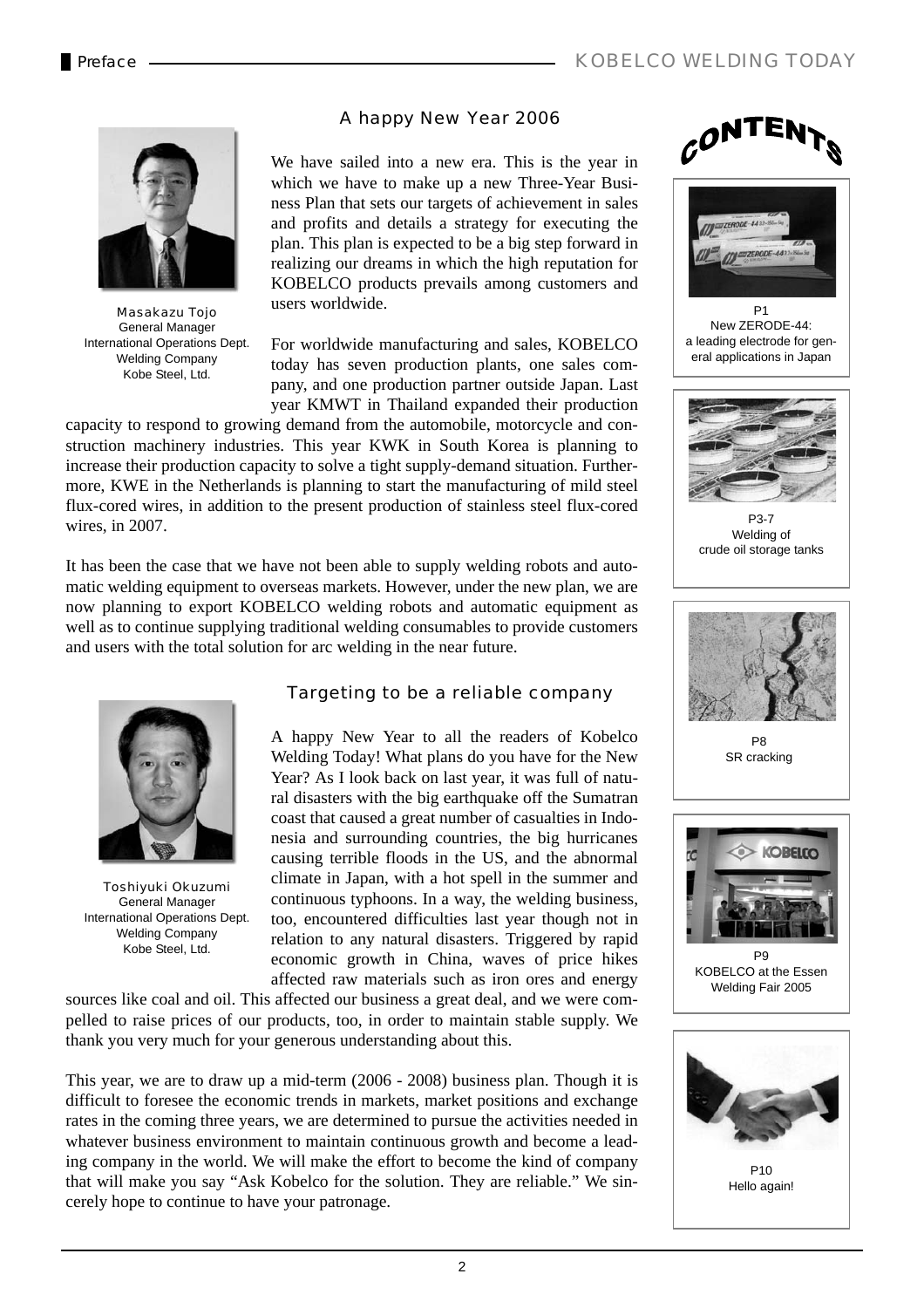

Oil is one of the world's major energy sources together with coal and natural gas. Oil is stored in specialized tanks prior to refining and for stockpiling. Aboveground oil storage tanks can be classified into the following three types according to the design of their roofs: floating-roof tanks, covered floating-roof tanks, and fixed-roof tanks. Largecapacity storage tanks for crude oil, the subject of this article, fall into the floating-roof type. This article discusses how to select filler metals for welding of crude oil storage tanks.

# The structure of floating-roof tanks and suitable welding procedures

Figure 1 shows a three dimensional view of a floating-roof tank, which consists of a flat roof, cylindrical shell, and flat bottom. The roof floats on the surface of the liquid, and it can be lifted up or down as the liquid increases or decreases. Because there is no space between the roof and the product, loss due to evaporation can be minimized.



Figure 1: Schematic of floating-roof storage tank for crude oil

The capacity of crude oil storage tanks can be as large as 181,200 kiloliters, as in one of the world's largest tanks, built in Abu Zabi in 1974. Another large storage tank is the one built on Khark Island in Iran in 1968: the cylindrical tank has a diameter of 109 m, a height of 18 m and a capacity of 160,000 kiloliters.

The construction of large-scale cylindrical storage tanks requires automatic welding processes such as submerged arc welding (SAW) and electrogas arc welding (EGW). In addition, manual shielded metal arc welding (SMAW) and semi-automatic gas metal arc welding (GMAW) may also be selected according to the accessibility and applicability of the welding position and the targeted efficiency for individual welding joints. Table 1 shows the typical welding joints for a crude oil storage tank, applicable welding positions and processes, and suitable Kobelco filler metals. The following paragraphs discuss the welding procedures for particular welding joints.

(1) SHELL PLATE HORIZONTAL BUTT JOINTS account for 90 percent of the total welding length of the shell, and the plate thickness of the joints is as large as 12-40 mm. Therefore, welding efficiency has a significant effect on the total construction cost. To achieve high welding efficiency, the SAW process carried out with special equipment for horizontal welding is generally used. Figure 2 outlines this process, in which a welding wire is fed at a certain angle into a granular flux that is sustained by conveyor tracking along the lower part of a double bevel groove. Figure 3 shows an application of this process at a construction site, in which the SAW equipment tracks along the shell plate.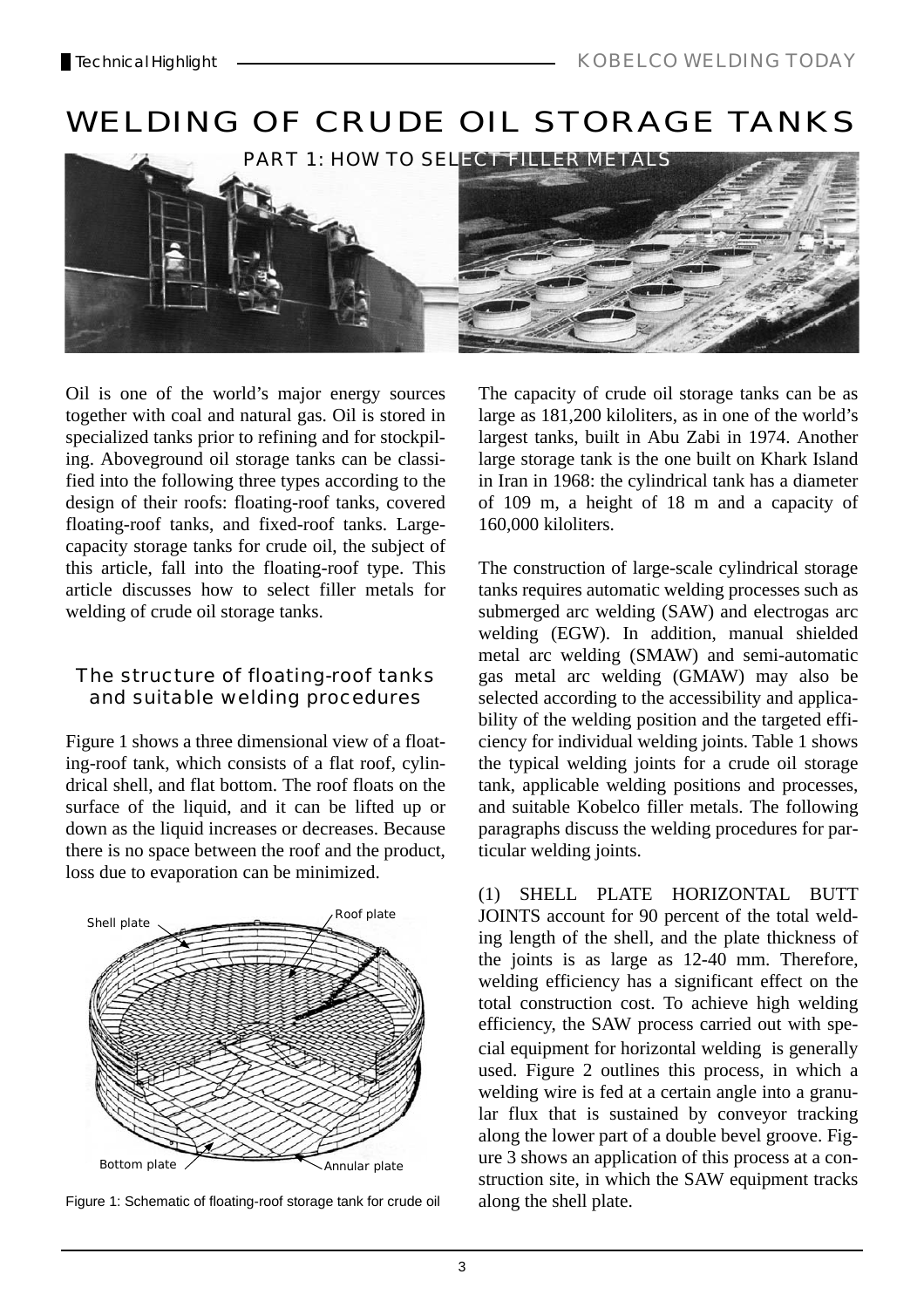## Table 1: Main joints for cylindrical storage tank and suitable welding procedures

| Main joint                                       | Welding position              | Joint configuration | Welding<br>process | Type of steel<br>(1)            | Filler metal         |
|--------------------------------------------------|-------------------------------|---------------------|--------------------|---------------------------------|----------------------|
| Roof plate joint                                 | Horizontal fillet             | ٤                   | <b>SMAW</b>        | Mild steel                      | LB-47, LB-52, LBM-52 |
|                                                  |                               |                     | SAW                | Mild steel                      | MF-33H/US-36         |
|                                                  |                               |                     |                    | HT steel                        | MF-33H/US-49         |
|                                                  | Horizontal                    |                     | <b>SMAW</b>        | Mild steel                      | LB-47, LB-52, LBM-52 |
|                                                  |                               |                     |                    | HT steel                        | LB-62, LB-62UL       |
| Shell plate joint                                |                               |                     |                    | Mild steel                      | <b>DWS-43G</b>       |
|                                                  |                               |                     | <b>EGW</b>         | HT steel                        | <b>DWS-60G</b>       |
|                                                  | Vertical                      |                     |                    | Mild steel                      | LB-47, LB-52, LBM-52 |
|                                                  |                               |                     | <b>SMAW</b>        | HT steel                        | LB-62, LB-62UL       |
| Shell plate to<br>annular plate joint            | Horizontal fillet             |                     | SAW                | Mild steel                      | MF-300/US-36         |
|                                                  |                               |                     |                    | HT steel                        | MF-300/US-40         |
|                                                  |                               |                     | <b>SMAW</b>        | Mild steel                      | LB-47, LB-52, LBM-52 |
|                                                  |                               |                     |                    | HT steel                        | LB-62, LB-62UL       |
|                                                  | Flat                          |                     | SAW                | Mild steel                      | MF-300/US-36         |
|                                                  |                               |                     |                    | HT steel                        | MF-300/US-40         |
| Annular plate joint                              |                               |                     | <b>SMAW</b>        | Mild steel                      | LB-47, LB-52, LBM-52 |
|                                                  |                               |                     |                    | HT steel                        | LB-62, LB-62UL       |
| Annular plate to<br>bottom plate joint           | Flat                          |                     | SAW                | Mild steel or<br>dissimilar (2) | MF-300/US-36         |
|                                                  |                               |                     | <b>SMAW</b>        | Mild steel or<br>dissimilar (2) | LB-47, LB-52, LBM-52 |
| Bottom plate joint                               | Horizontal fillet<br>and flat |                     | SAW                | Mild steel                      | MF-300/US-36         |
|                                                  |                               |                     | <b>SMAW</b>        | Mild steel                      | LB-47, LB-52, LBM-52 |
| Joints at the periphery<br>of nozzle and manhole | Horizontal fillet<br>and flat |                     | <b>SMAW</b>        | Mild steel                      | LB-47, LB-52, LBM-52 |
|                                                  |                               |                     |                    | HT steel                        | LB-62, LB-62UL       |
|                                                  |                               |                     | <b>GMAW</b>        | Mild steel                      | MG-50                |
|                                                  |                               |                     |                    | HT steel                        | MG-60                |
|                                                  |                               |                     | <b>SAW</b>         | Mild steel                      | MF-300/US-36         |
|                                                  |                               |                     |                    | HT steel                        | MF-300/US-40         |

(1) HT steel: 550-610 MPa HT steel (2) Dissimilar: Mild steel and 550-610 MPa HT steel





Figure 2: Outline of horizontal submerged arc welding Figure 3: Application of horizontal submerged arc welding (Photo source: KHK, Safety & Tomorrow, Mar. 2000)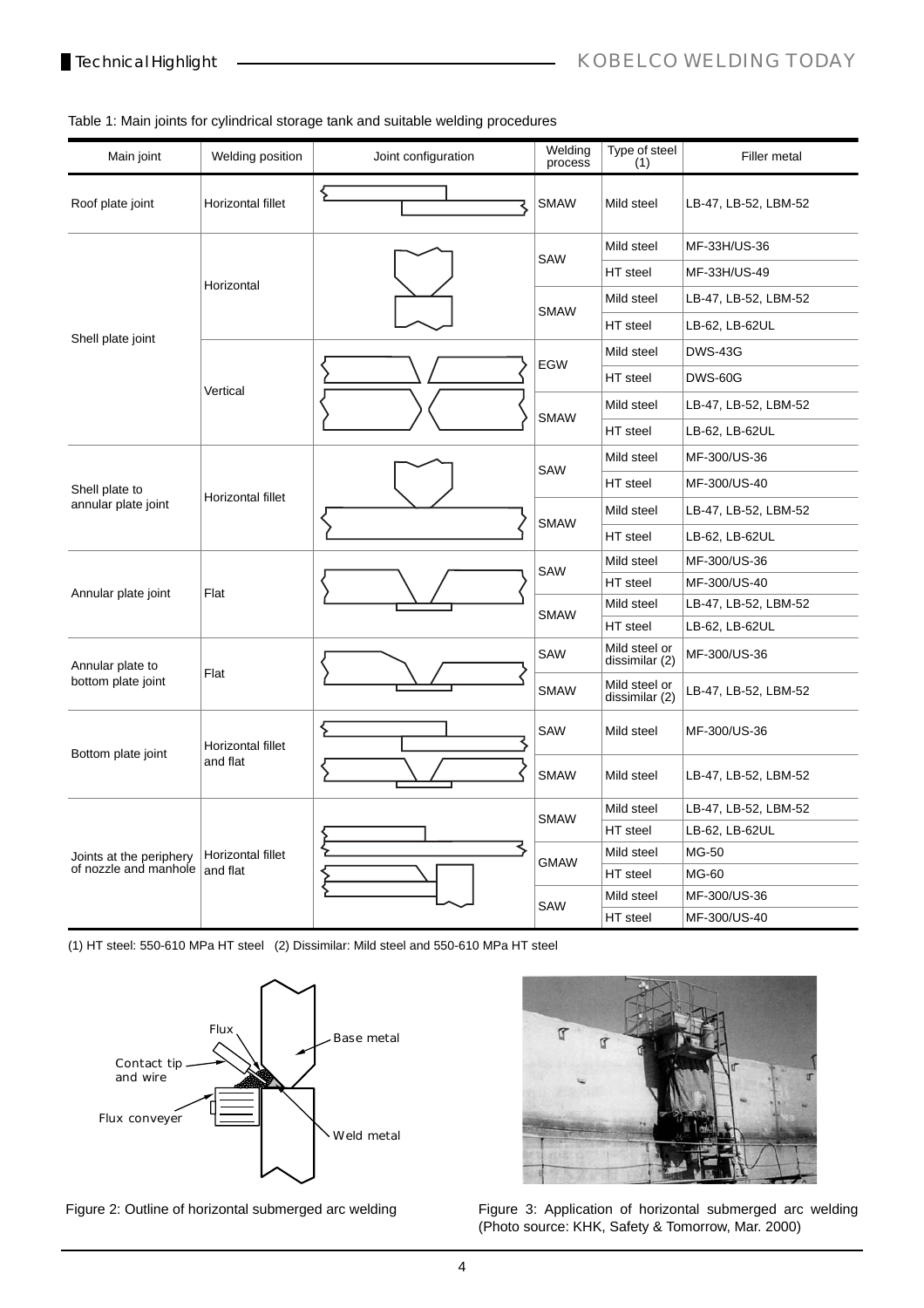This specific horizontal SAW process uses a particular flux and a thin solid wire of 3.2 mmØ. Kobe Steel recommends the flux-wire combinations of MF-33H/US-36 (AWS A5.17 F7A6-EH14) for mild steel and MF-33H/US-49 (AWS A5.23 F8A6-EG-A4) for 550-610 MPa high tensile strength (HT) steel. These flux-wire combinations offer the following features with DCEP currents:

- Unsurpassed slag removal and bead appearance
- Unmatched weld metal impact properties
- Excellent pockmark and porosity resistance
- Greater resistant against rust and dirt
- First-class X-ray soundness

While SAW is the main welding process for shell plate horizontal welding in large-capacity cylindrical tanks, SMAW is equally indispensable. Because tack welding uses low hydrogen electrodes even for mild steel base metal, cold cracks are prevented by decreasing the diffusible hydrogen in the weld metal. Kobe Steel recommends LB-47 (AWS A5.1 E7016), LB-52 (E7016) and LBM-52 (E7016) for mild steel and LB-62 (AWS A5.5 E9016-G) and LB-62UL (E9016-G) for 550- 610 MPa HT steel. LB-47 weld metal contains less manganese, which lowers its carbon equivalent and so its susceptibility to cold cracking. LBM-52 is an extra-low hydrogen electrode, which offers low amounts of diffusible hydrogen in the weld metal as compared with LB-47 and LB-52. LB-62 is a moisture resistant, extra-low hydrogen electrode which picks up moisture at lower rates as shown in Figure 4. LB-62UL is a moisture resistant, ultra-low hydrogen electrode, with which the preheating temperature can be reduced by 25°C than with LB-62 as shown in Table 2.



Figure 4: Moisture absorption test results of LB-62 and a conventional low hydrogen electrode under the controlled atmosphere of 30°C×80%RH

|  | Table 2: y-groove crack test results of LB-62 and LB-62UL (1) |  |  |
|--|---------------------------------------------------------------|--|--|
|--|---------------------------------------------------------------|--|--|

|                | <b>Diffusible</b> | Drying<br>condition             | Base metal temperature (°C) (2) |        |     |  |
|----------------|-------------------|---------------------------------|---------------------------------|--------|-----|--|
| Electrode      | hydrogen<br>level |                                 | 0                               | 25     | 50  |  |
| $LB-62$        | Extra-low         | <b>Right after</b><br>redrying: | T.                              | )()∩   |     |  |
| LB-62UL        | Ultra-low         | $350^{\circ}$ Cx1h              |                                 | .)()() |     |  |
| LB-62          | Extra-low         | <b>Right after</b><br>4-hour    | 88 C                            | ه ه    | ついい |  |
| <b>LB-62UL</b> | Ultra-low         | exposure<br>to $atm.$ (3)       | ▎▲∈)                            |        |     |  |

(1) ○ : No cracking; ▲ : Half cracking; ● : Cracking through

(2) Base metal: 590MPa HT steel with 38 mm thickness, 0.35 Ceq and 0.19 Pcm, where  $Ceq = C + Mn/6 + Si/24 + Ni/40 + Cr/5 +$  $Mo/4 + V/14$ , and  $Pcm = C + Si/30 + Mn/20 + Cu/20 + Ni/60 +$  $Cr/20 + Mo/15 + V/10 + 5B$ 

(3) 30°C×80%RH

(2) SHELL PLATE VERTICAL BUTT JOINTS are welded by EGW, using portable equipment suitable for welding short lengths of large-capacity storage tanks. For this application, Kobe Steel recommends the SEGARC process, which features easy-to-handle equipment (SEGARC-2Z) and uses 1.6-mmØ flux-cored wires, DWS-43G for mild steel and DWS-60G for 550-610 MPa HT steel. As shown in Figure 5, welding progresses while the weld pool is shielded with CO2 gas and is dammed up by a water-cooled copper shoe on the front side and refractory backing (KL-4) or water-cooled copper backing on the backside of the welding joint. The welding head tracks during welding on a guide rail attached by a magnet on the surface of the base metal as shown in Figure 6.



Figure 5: The SEGARC process for one-run vertical butt welding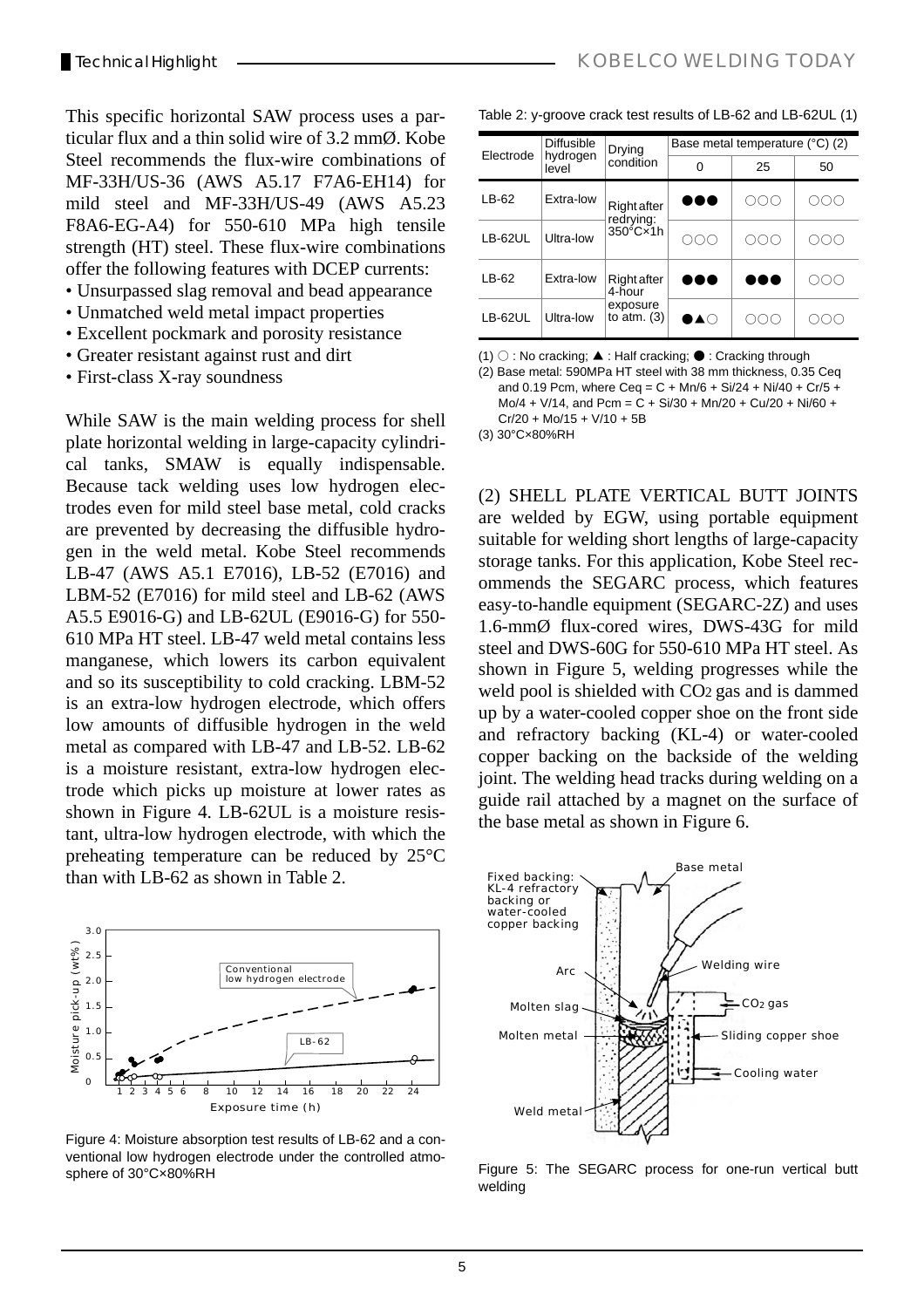

Figure 6: SEGARC process: a portable EGW process for vertical welding

The SEGARC process is widely used in the construction of storage tanks due to the following outstanding characteristics of efficiency and operability:

- High deposition rates (e.g. 180 g/min at 380A) ensure high welding efficiency.
- Light-weight, compact equipment makes for easy set up.
- There is constant control of the wire extension in varied welding conditions.
- The welding line can be located either on the left side (Standard) or, by reassembling, the right side of the tracking rail.
- With the oscillator (Optional), one-pass completion welding can be conducted for steel plates with a thickness of 32 mm max.
- The carriage can be detached at any point on the guide rail.

(3) SHELL TO ANNULAR PLATE TEE JOINTS can be subjected repetitively to severe bending stresses over the lifetime of the storage tank because of frequent loading and unloading of the liquid and uneven settling of the foundation under the tank. In addition, the welding of this joint is likely to be affected by sand, rust, dirt, oil, rain and dew because this joint is located close to the foundation at the construction site. Welding during fabrication must be conducted carefully in order to prevent welding defects and ensure the durability of the tank. In particular, root pass welds can easily

contain porosity and cracks. To prevent these defects, the SMAW process is recommended for the root passes on the backing side and final side because it resists the difficulties in such a critical welding environment. Kobe Steel recommends LB-47, LB-52 and LBM-52 for mild steel and LB-62 and LB-62UL for 550-610 MPa HT steel.

For the filling passes and the capping passes, SAW provides the highest efficiency. Due to the severe welding environment, the best flux-wire combination for this joint should emphasize porosity resistance. Kobe Steel recommends the flux-wire combinations of MF-300/US-36 for mild steel and MF-300/US-40 for 550-610 MPa HT steel. These SAW flux-wire combinations offer the following features:

- Unsurpassed slag detachability in the groove
- More resistance against rust and dirt
- Excellent porosity resistance
- Unmatched X-ray soundness
- Superior mechanical properties

With these flux-wire combinations, DCEP polarity will produce better bead appearance in single SAW than AC polarity. Figure 7 shows a typical weld pass sequence for this joint, combining SMAW for the root pass and single SAW for the filling and capping passes.



Figure 7: A typical pass sequence for shell plate to annular plate tee joint welded by using a combination of SMAW and single SAW processes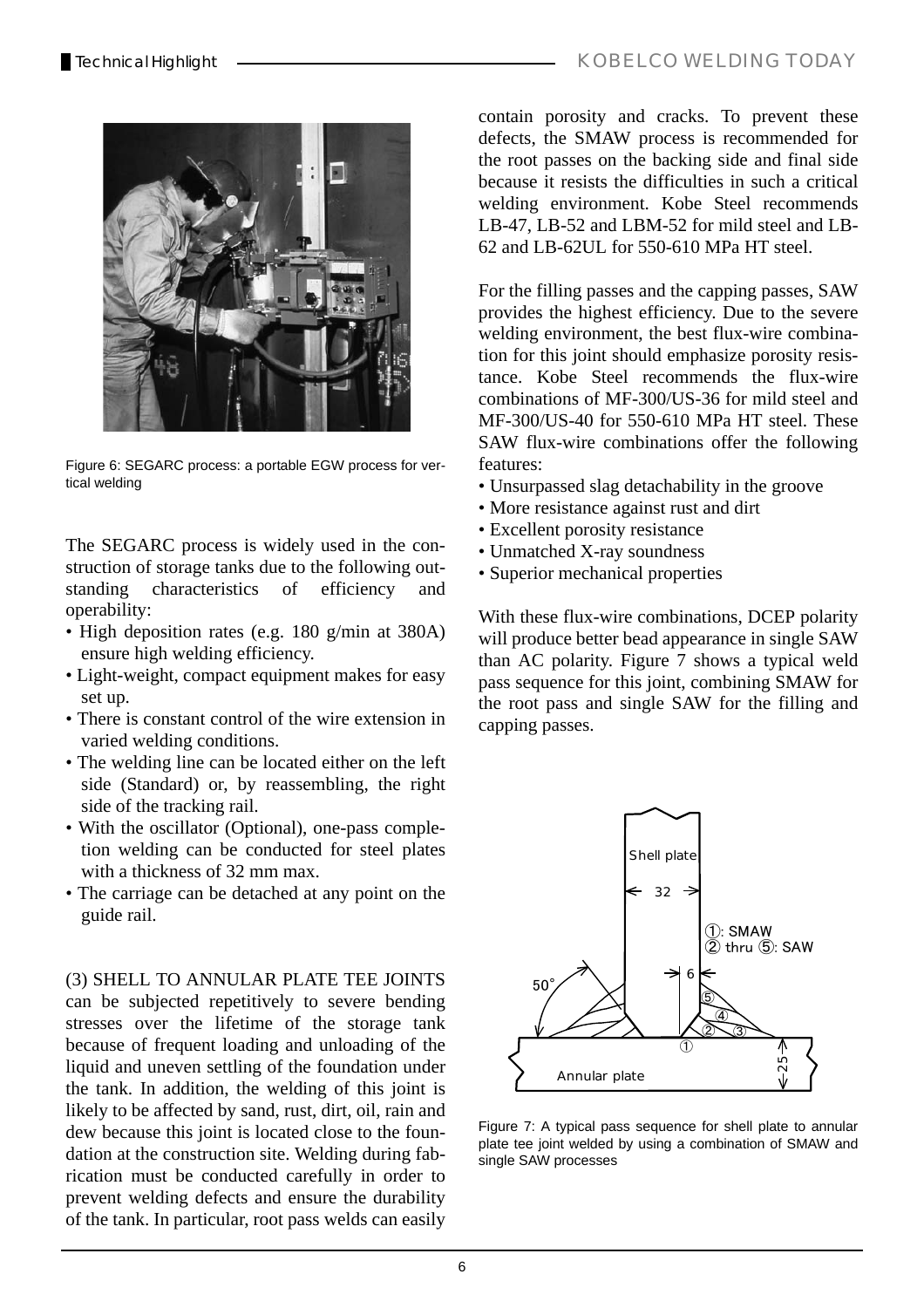(4) BOTTOM PLATE JOINTS are made of mild steel lap joints in small-capacity storage tanks and butt joints with steel backing in 10,000 kilo-liter or larger storage tanks. As with the shell to annular plate joints, a similarly severe welding environment can lead to the inclusion of rust and dirt in the welding groove because the bottom plate rests directly upon the foundation of the tank. This is why SMAW is recommended for the root pass welds to minimize the occurrence of porosity. Because of its high efficiency, SAW is more beneficial for the filling and capping passes. Kobe Steel recommends LB-47, LB-52 and LBM-52 for SMAW and the flux-wire combination of MF-300/ US-36 for single SAW with DCEP currents.

(5) JOINTS AT THE PERIPHERY OF A NOZ-ZLE AND MANHOLE (Figure 8) are welded in the factory in advance. They can be welded by SAW using special equipment that can track along the three-dimensional saddle-shaped welding line. In such cases, Kobe Steel recommends the fluxwire combinations of MF-300/US-36 for mild steel and MF-300/US-40 for 550-610 MPa HT steel. However, where such automatic welding equipment is not available, semi-automatic GMAW and SMAW are the second and third best processes respectively in terms of welding efficiency. These welds are postweld heat treated to remove the residual stresses; therefore, the filler metal should be selected taking into account the weld metal properties after the postweld heat treatment at the specified temperature and soaking time.



Figure 8: Welds at the periphery of a manhole equipped in a shell plate

# Typical properties of filler metals

The chemical composition and mechanical properties of as-welded weld metal of the filler metals discussed in this article are shown in Tables 3, 4, and 5 for individual welding processes.

Table 3: Typical chemical composition and mechanical properties of SMAW electrodes

| Properties | <b>LB-47</b>      | <b>LB-52</b>      | <b>LBM-52</b>     | <b>LB-62</b>        | LB-<br><b>62UL</b>  |
|------------|-------------------|-------------------|-------------------|---------------------|---------------------|
| C(%)       | 0.08              | 0.08              | 0.08              | 0.07                | 0.07                |
| Si         | 0.55              | 0.60              | 0.57              | 0.61                | 0.63                |
| Mn         | 0.79              | 0.94              | 0.97              | 1.15                | 1.13                |
| Ni         |                   |                   |                   | 0.63                | 0.65                |
| Mo         |                   |                   |                   | 0.26                | 0.25                |
| YS (MPa)   | 480               | 500               | 490               | 550                 | 550                 |
| TS (MPa)   | 540               | 570               | 570               | 650                 | 650                 |
| EL(%)      | 32                | 32                | 31                | 30                  | 30                  |
| VE(J)      | $0^{\circ}$ C:220 | $0^{\circ}$ C:210 | $0^{\circ}$ C:220 | $-18^{\circ}$ C:150 | $-18^{\circ}$ C:160 |

Table 4: Typical chemical composition and mechanical properties of SAW flux and wire combinations

| Properties | MF-33H /<br><b>US-36</b> | MF-33H /<br><b>US-49</b> | MF-300/<br><b>US-36</b> | MF-300/<br><b>US-40</b> |
|------------|--------------------------|--------------------------|-------------------------|-------------------------|
| C(%)       | 0.07                     | 0.06                     | 0.09                    | 0.07                    |
| Si         | 0.20                     | 0.21                     | 0.23                    | 0.32                    |
| Mn         | 1.55                     | 1.31                     | 1.62                    | 1.64                    |
| Mo         |                          | 0.45                     |                         | 0.50                    |
| YS (MPa)   | 466                      | 575                      | 470                     | 604                     |
| TS (MPa)   | 572                      | 645                      | 570                     | 682                     |
| EL(%)      | 28                       | 28                       | 30                      | 25                      |
| vE (J)     | $-20^{\circ}$ C:108      | $-20^{\circ}$ C:115      | $-20^{\circ}$ C:104     | $-20^{\circ}$ C:88      |

Table 5: Typical chemical composition and mechanical properties of GMAW solid wires and EGW flux-cored wires (1)

| Properties | <b>MG-50</b>      | <b>MG-60</b>       | <b>DWS-43G</b>     | <b>DWS-60G</b>     |
|------------|-------------------|--------------------|--------------------|--------------------|
| C(%)       | 0.08              | 0.08               | 0.08               | 0.08               |
| Si         | 0.51              | 0.51               | 0.35               | 0.32               |
| Mn         | 1.10              | 1.39               | 1.63               | 1.67               |
| Ni         |                   |                    | 0.02               | 0.71               |
| Mo         |                   | 0.29               | 0.17               | 0.25               |
| Ti         |                   |                    | 0.02               | 0.03               |
| YS (MPa)   | 490               | 590                | 470                | 520                |
| TS (MPa)   | 570               | 670                | 600                | 650                |
| EL(%)      | 30                | 28                 | 27                 | 26                 |
| vE(J)      | $0^{\circ}$ C:120 | $-5^{\circ}$ C:150 | $-20^{\circ}$ C:62 | $-20^{\circ}$ C:65 |

(1) Shielding gas: CO2

### » References « S. Saburi. Kobe Steel Technical Guide, Nos. 241 thru 244, 1990.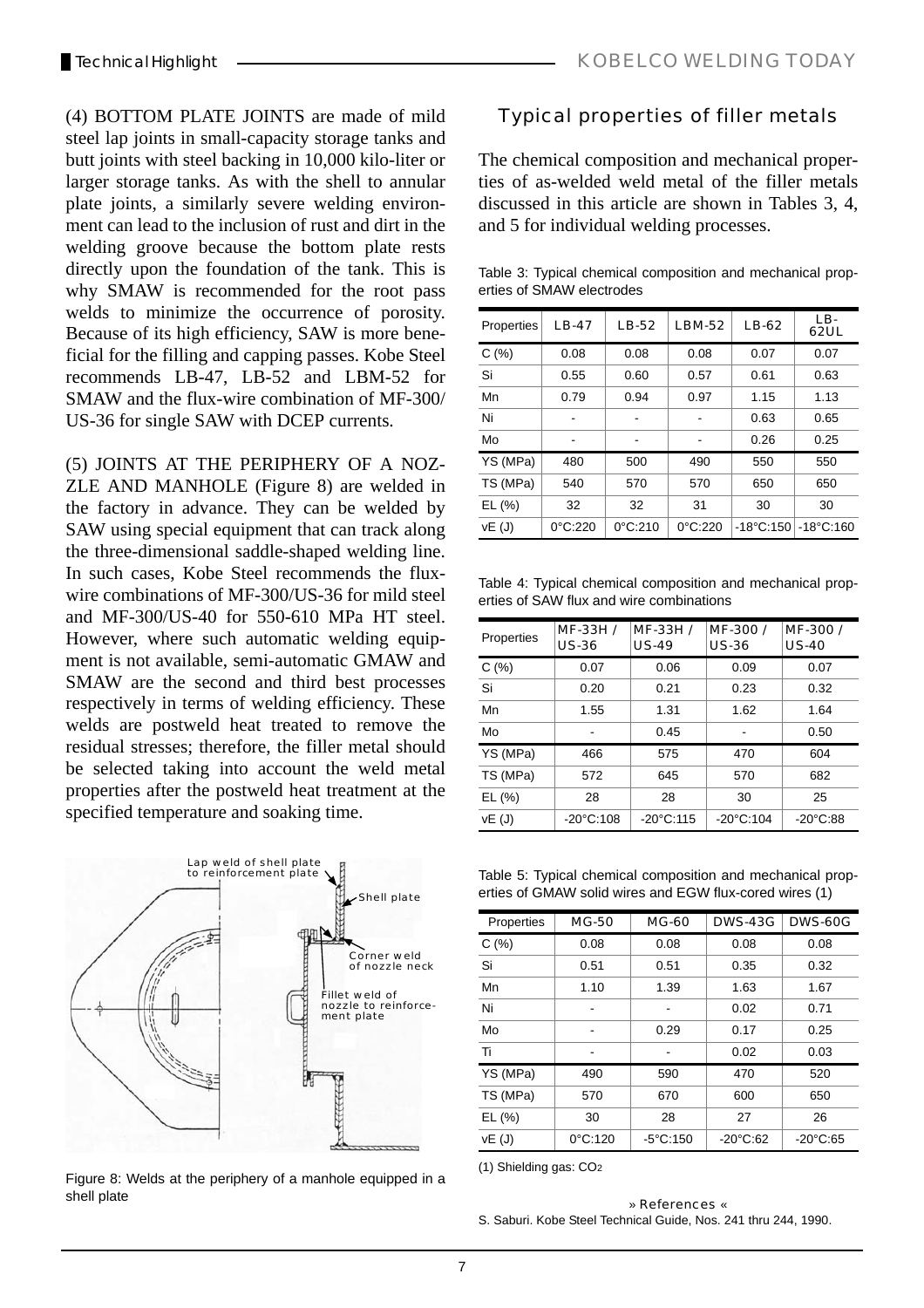

Postweld heat treatment (PWHT) is generally carried out to relieve residual stresses, remove diffusible hydrogen, and temper hard transformation microstructures of the weld, thereby preventing brittle fractures and obtaining the desired properties of the product. PWHT, however, can have some negative effects, such as stress relief cracking (SR cracking).

SR cracking can become a problem particularly in the PWHT of high tensile strength steel, heat-resistant low alloy steel and stainless steel weldments. Figure 1 shows a typical example of SR cracking that occurred in a 780-MPa high tensile strength steel weld that was heat treated at 600°C for 2 hours after welding. It is believed that this microscopic crack was initiated by the creep of the metal during relaxation of the residual stress at high temperatures particularly at the coarse grain area in the heat-affected zone (HAZ) at the toe of the weld. This is where the residual stresses are concentrated. And this crack propagates along the former austenite grain boundaries of the HAZ.



Figure 1: Typical SR cracks occurring in a 780-MPa high tensile strength steel weld (PWHT: 600°C x 2 h) [Ref.1]

The SR-crack susceptibility of particular types of steel is governed by PWHT temperature and the alloying element. Figure 2 shows how SR crack susceptibility is affected by particular alloying elements contained in the testing steels and PWHT temperature. It clearly shows that the crack susceptibility becomes highest at 600°C. This is believed to be caused by the alloyingelement's carbide precipitation hardening of the crystal grains, thereby decreasing relatively the strength of the grain boundaries.



Figure 2: SR crack susceptibility of Cr-Mo steel (0.16%C, 0.30%Si, 0.60%Mn, 0.99%Cr, 0.46%Mo) as a function of PWHT temperature and additional alloying elements in ygroove restraint cracking test [Ref.2]

Ito and Nakanishi [Ref.1] suggest an SR cracking susceptibility index, PsR  $(\% )$  = Cr + Cu + 2Mo + 10V +  $7Nb + 5Ti - 2$ , where the applicable ranges of alloying elements are 1.5%Cr max, 0.10-0.25%C, 1.0%Cu max, 2.0%Mo max, 0.15%V max, 0.15%Nb max, and 0.15%Ti max. It is believed that where PSR is larger than zero SR crack can occur.

To avoid SR cracking, the following measures may be taken:

(1) Select a less susceptible steel taking into account, for instance, the SR cracking susceptibility index (PSR).

(2) Refine the coarse grain HAZ at the toe of the weld by applying the temper bead technique.

(3) Dress the weld metal to smoothen the transition to the surface of the base metal, or remove the reinforcement of the weld metal to be flush against the surface of the base metal to minimize or remove the site of stress concentration.

(4) Avoid lapping a fillet weld onto a butt joint weld to prevent excessive residual stresses and stress concentration.

(5) Avoid joining components of excessively dissimilar thicknesses to prevent the high concentration of stress.

### » References «

[1] H. Suzuki, et al. Welding Metallurgy, Sanpo Pub. Inc. [2] H. Ikawa, et al. Welding of Heat-Resistant Steel, Sanpo Pub. Inc.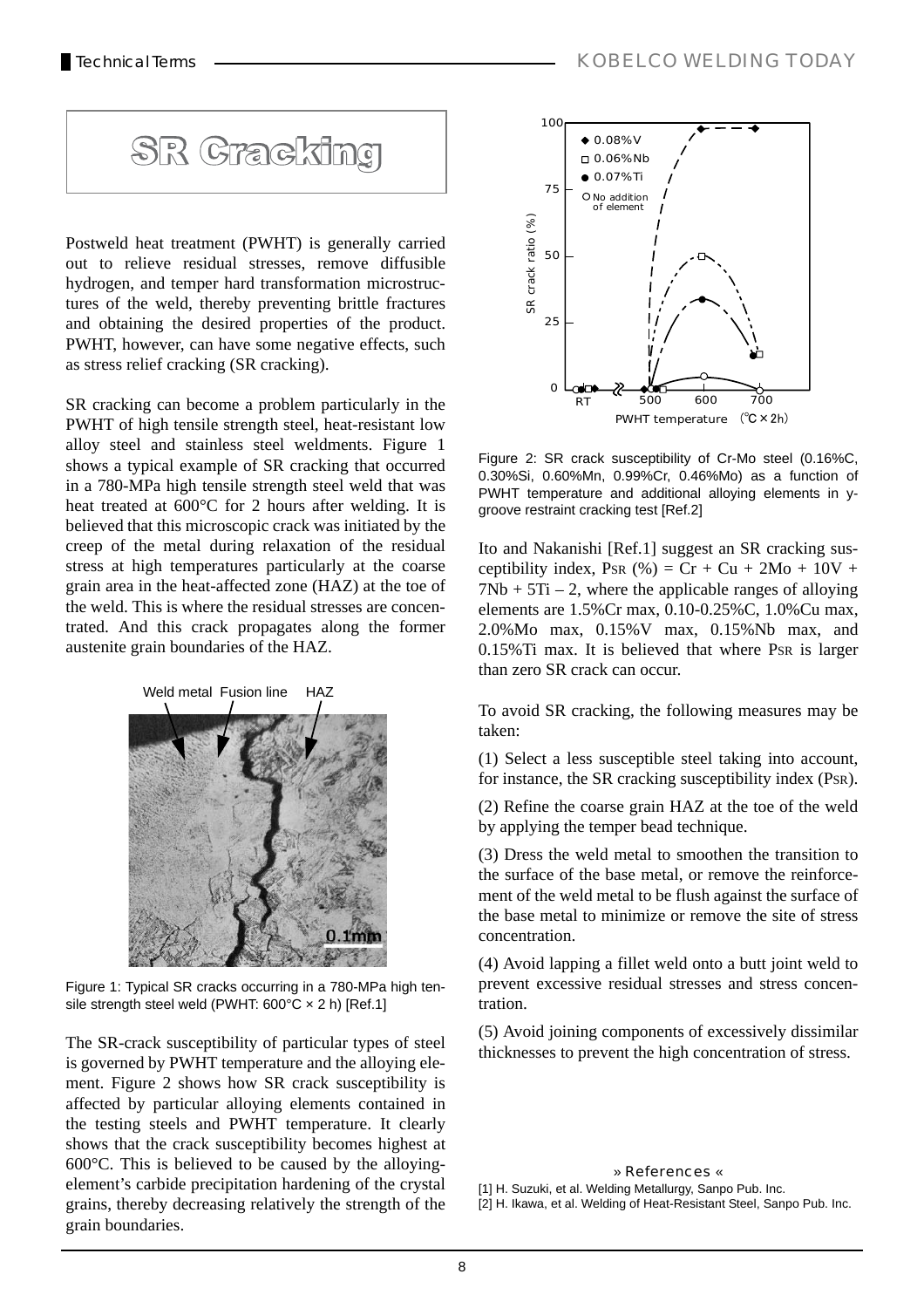# BulletinKOBELCO WELDING TODAY



KOBELCO at the Essen Welding Fair



Hello from the Kobelco booth attendants!<br> **2005** The coming and going of visitors at the Kobelco booth

The Essen Fair, the biggest quadrennial welding show in the world was held from September 12 through 17, 2005 at the exhibition center in Essen in Germany. The exhibition resembled a festival with many exhibitors equipped with bars and serving beer and other beverages. All kinds of products related to welding, such as filler metals, power sources, robots and automatic equipment, were exhibited. The Fair was gigantic and worthy of being called as "the biggest in the world" with 1,052 exhibitors from 49 countries, packing 12 exhibition halls covering 110,000 square meters and drawing 61,100 visitors in total.

Bigger companies in Europe and the USA seemed especially vigorous as they exhibited their products in a grand style in wide booths that were always crowded with visitors. In contrast, Asian companies seemed somewhat passive, perhaps because of "playing away from home" so to speak. Among the exhibitors, there was one company that used almost half the total space of an exhibition hall for demonstrations of large structural welding, while another company put on performances of Samba dancers

and soccer ball lifting by professional football players. Really, all the participants seemed to pour a huge amount of energy into trying to draw as many visitors as possible to their booths.

This time, we exhibited our products in our booth of 200 square meters jointly with KWE (Kobelco Welding of Europe B.V), our subsidiary in the Netherlands. In our exhibits we emphasized flux-cored wires for stainless steel, the main products of KWE, and we also exhibited flux-cored wires for mild steel.



A pipe to fitting joint of stainless steel outof-position welded with a flux-cored wire of DW-308LTP

In particular, a pipe to fitting joint of stainless steel out-ofposition welded with DW-308LTP and an automotive exhaust system assembly welded with MXA-430M grabbed favorable attention from the visitors.

For the first time in the history of our participation in the Essen Fair we performed a welding demonstration.



An automotive exhaust system flux-cored arc welded with MXA-430M

Our booth attendants were happy to be busy giving explanations on our exhibits to our users and dealers who visited our booth from all over the world. We would like to express our gratitude to all those who visited our booth during the Fair. Kobelco Welding Today, our quarterly periodical, was also distributed at the Fair, and ran out in a short time.

The next Essen Fair will be held in 2009. We will try to realize even more excellence in our exhibition. Please look forward to what you can see in our booth in 2009.

Reported by Yu Agatsuma, KSL